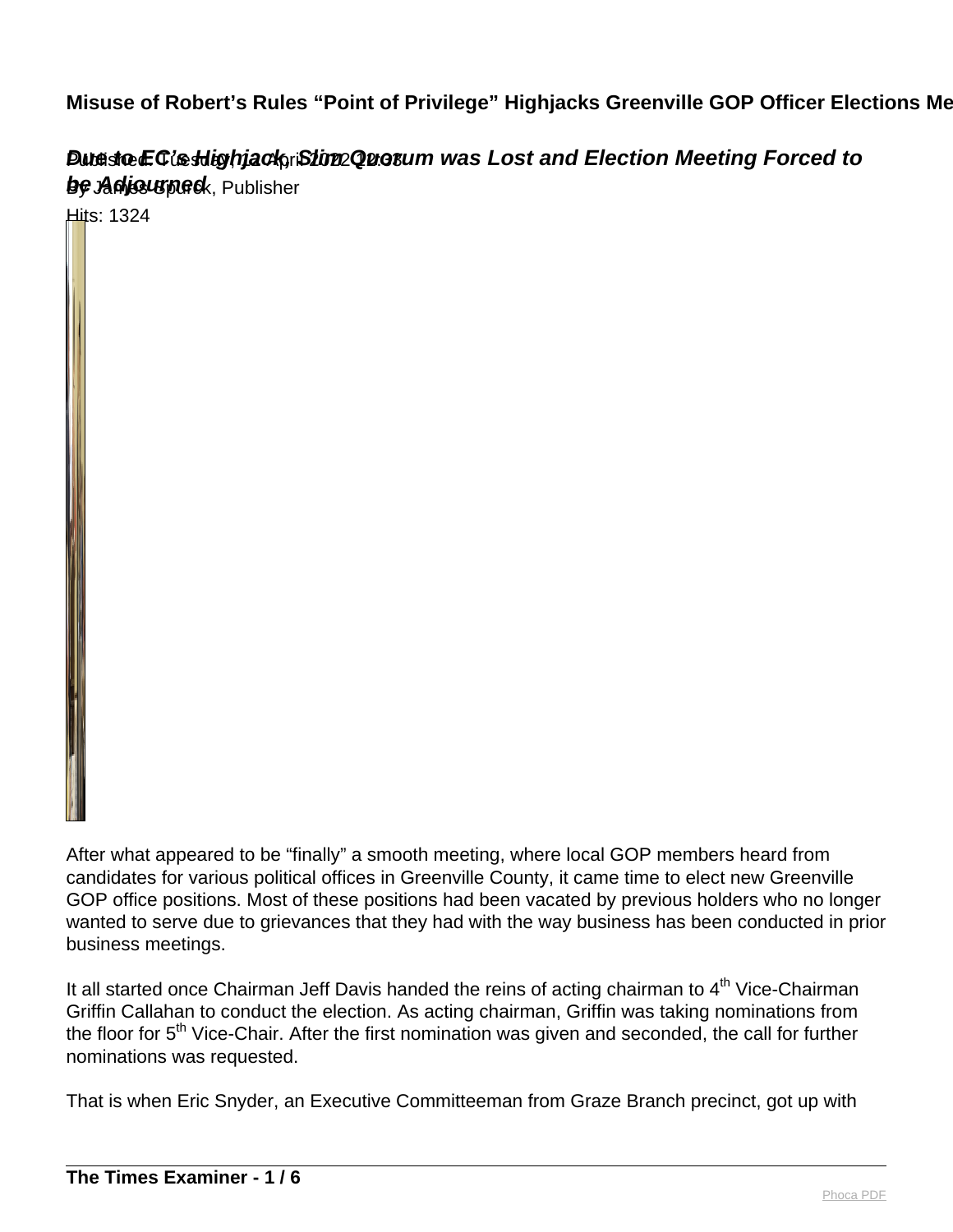## Pubdshell of notebooks aptes ound petrink mug in the other hand and declared Point of Privilege.

#### By James Spurck, Publisher

Hits: 1324 recognized, Snyder goes to the chairman's podium and sets all his notebooks, notes, and drink Instead of going to the microphone where all members are to speak before the body when mug on the podium, which became apparent that he had plans to camp out and stay.

Before going any further, let's get technical right at the start. Point of Privilege must be urgent and timely. They interrupt the proceedings, so they should be appropriate to the circumstance. It has two forms. Point of General Privilege and Point of Personal Privilege. General Privilege refers to a condition that affects everyone in the meeting. For example, one side of the room is making too much noise and the other side cannot hear what is being said. Or perhaps the servers are taking away the used dishes during a speech and no one can hear under the clatter, or there is a request to go into executive session due to sensitive information being revealed inappropriately.

Personal Privilege means exactly what it suggests, personal. Perhaps the one requesting Personal Privilege finds it difficult to stand to vote, and so he requests Personal Privilege to have the vote taken by hand. Another example would be for someone to request the current speaker to speak closer to the microphone because he cannot hear.

When a Point of Privilege is requested, the chairman who controls the process of the meeting is bound to respond and determine if the point is admissible. In no way does Robert's Rules allow a meeting to be highjacked when properly used and employed.

In this case, the acting chairman Callahan, thinking that the podium-bunkered-up executive committeeman was going to address the nomination procedure, started to realize that Snyder had plans to talk for a while and his speech was nothing about the current nomination or proper use of "Point of Privilege."

This is when Callahan attempted to ask Snyder to sit down and leave the podium as the crowd was starting to realize what was going on and shouted for Snyder to sit down because he was out of order. He wasn't going anywhere.

As Snyder started talking about last month's meeting and gave his grievances about how Jeff Davis did not listen to him about his warnings about Stephen Brown, Jeff Davis got up and tried to calm Snyder down along with acting chairman Callahan. As acting chairman, it was Callahan's responsibility to return the meeting to order, but Davis, who was not acting chairman, got up and took over and let Snyder speak. With Callahan confused, he stepped back and let Davis take charge, who let Snyder continue to speak out of order.

It had become clear at this point that Snyder had highjacked the meeting and Jeff Davis was not doing anything about it but was breaking Robert's Rules of order and not consulting his parliamentarians who looked frustrated. It also became obviously why. He liked what Snyder was saying about Stephen Brown, and even later referred to it as if he condoned what Snyder was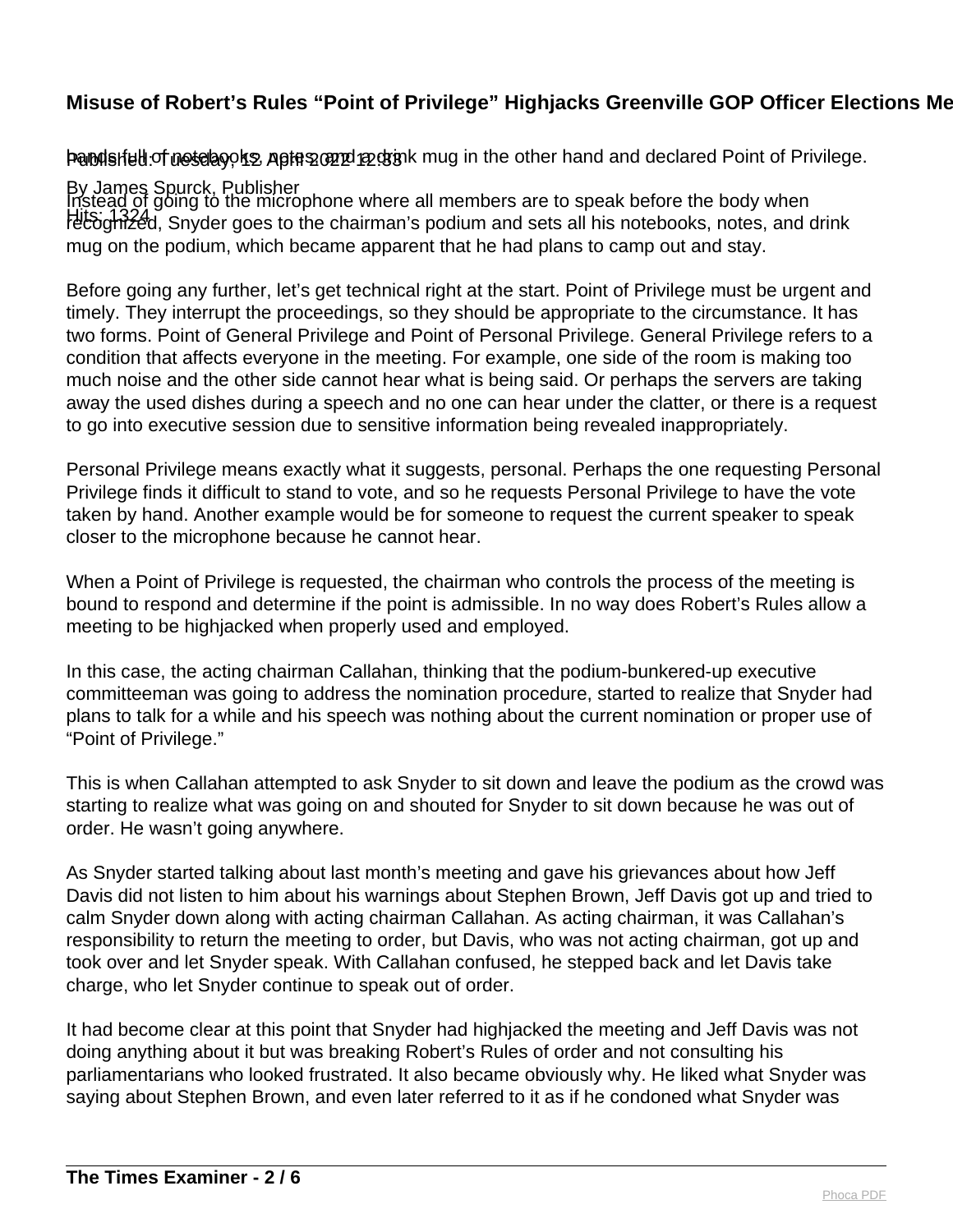pawing about fosunay, Executive Committeeman Stephen Brown as if everyone needed to hear it.

#### By James Spurck, Publisher

Hits: 1324 The Committee of the therm of the product of products and was not allowed the same Point of Privilege as they Later Executive Committeeman Bob Dowd tried to speak regarding the mischaracterization of allowed Snyder.

Once Sgt. of Arms Stephen "Cowboy" Bradshaw, who was one of the candidates running for Executive Committeeman, was asked by another member to come and take care of the situation, Jeff Davis told the Sgt. of Arms not to come up that he had it under control. But Bradshaw came anyways and once he was upfront, Snyder left the podium and came up to Bradshaw face-to-face and started to argue with him and challenge him as if he was ready for a fight.

It was at this point that 1<sup>st</sup> Vice-Chair Yvonne Julian came between Bradshaw and Snyder which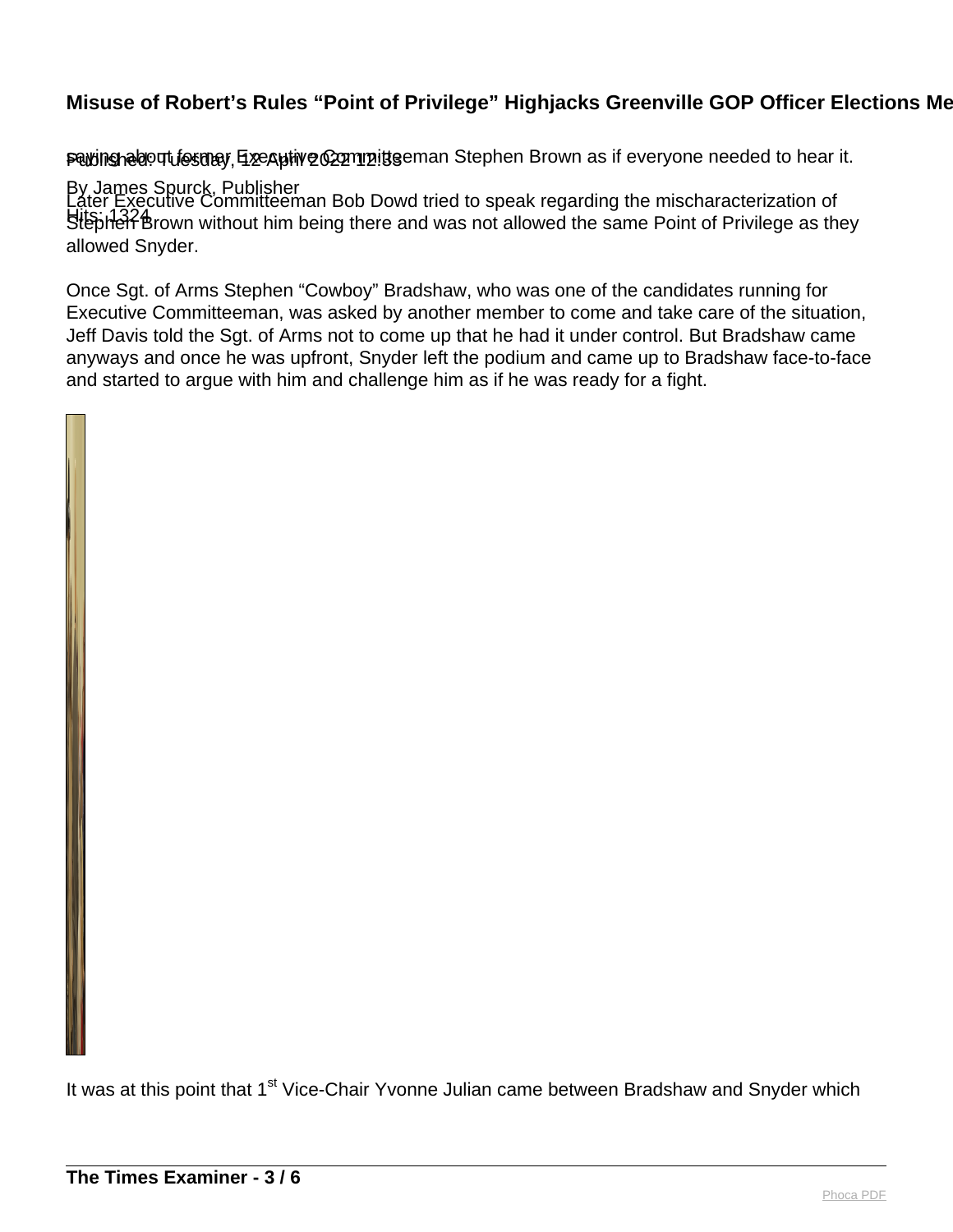# Palbined& nydessa ay ntinue arguing with the audience nearby.

#### By James Spurck, Publisher

Hits; 1324 Thair's position, but as soon as they were getting started, the credential committee After the situation calmed down, there was an attempt to resume nominations for the declared there was no longer a quorum. This means the whole purpose of the meeting was now negated, all because the rules were not followed, and a member was encouraged and allowed by the chairman to highjack the meeting using improper use of Point of Privilege.

It is becoming obvious that the reason why Greenville GOP has had nothing but issues since last year when the current leadership took the reins, is that they are not following and adhering to Robert's Rules and proper meeting decorum.

Now, with all that said, two other things took place worth noting. One was earlier when Credentialing Committee Chairman Joe McLaughlin got up to declare the credentials, he stated that they are now keeping records of those who leave before the business portion of the meeting is done. He attempts to keep a track of those leaving before business can be conducted.

There is a problem with this. Due to the mishandling of the meetings and the improper use of the rules, the meetings are too long and discouraging, and many have to leave due to work early in the morning, some have not eaten, others have to get their carpool home, some just had enough, and others feel like something bad is about to happen and do not feel safe.

So now, the members are going to be tracked and presumably punished for not staying during a mishandled meeting where bad leadership or possibly something worst could happen due to an unsafe environment.

Another point to be made is regarding the Candidate Pledge by the Candidate Recruitment Committee. There is a form that has been sent out to all candidates both new and incumbents where they are asking them to sign and pledge a list of requirements. One of those is to meet regularly with the members of the GCRP Executive Committee and its representative committees.

I have talked with some elected officials running for reelection and they do not want to be part of this debacle. They feel like it is unsafe and not a good representation of Republicans in Greenville County. They know it may get them branded as a RINO, not for policies but because they chose not to affiliate with the chaos.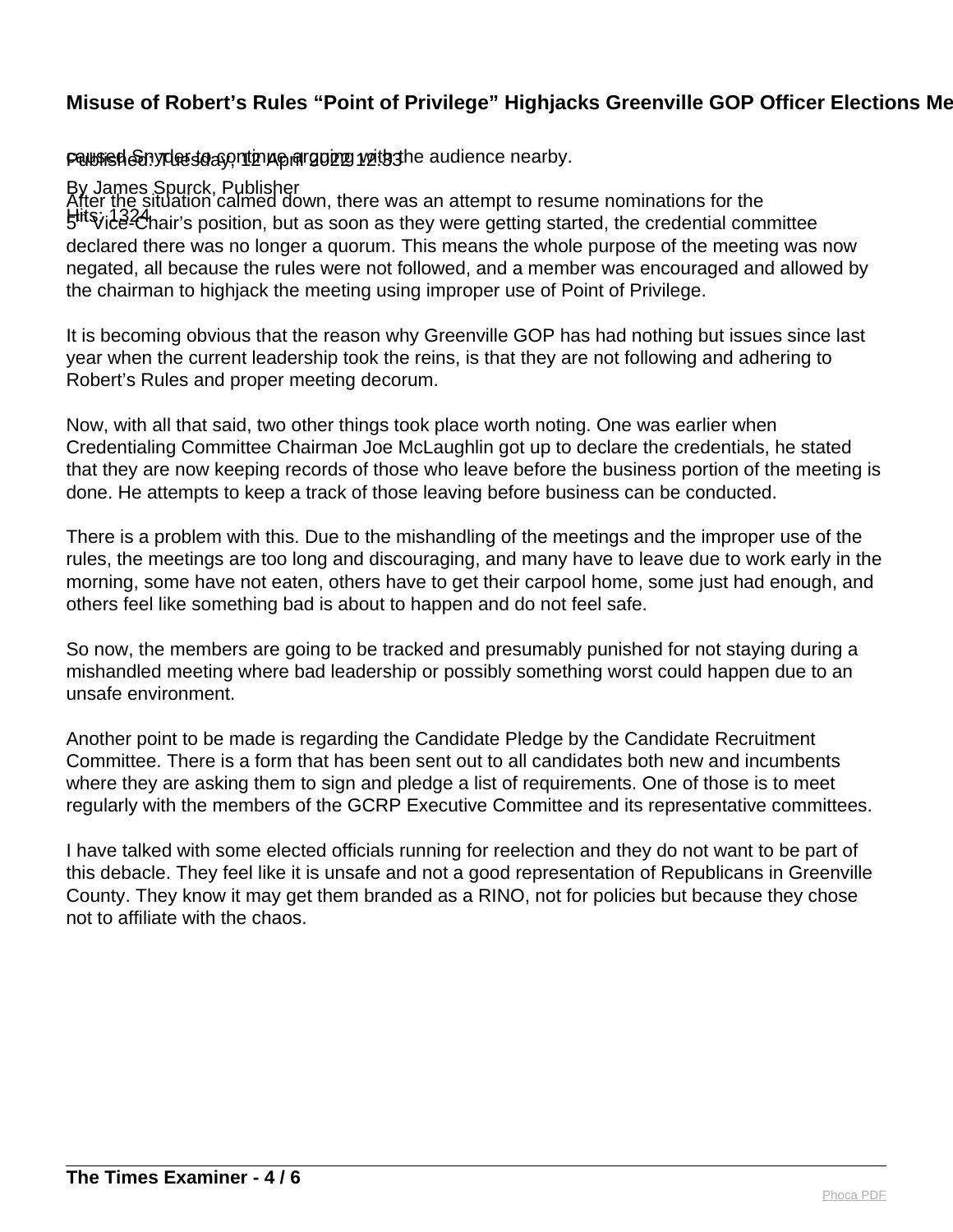blished: Tuesday, 12 April 2022 12:33 James Spurck, Publisher  $\vert$ ts: 1324